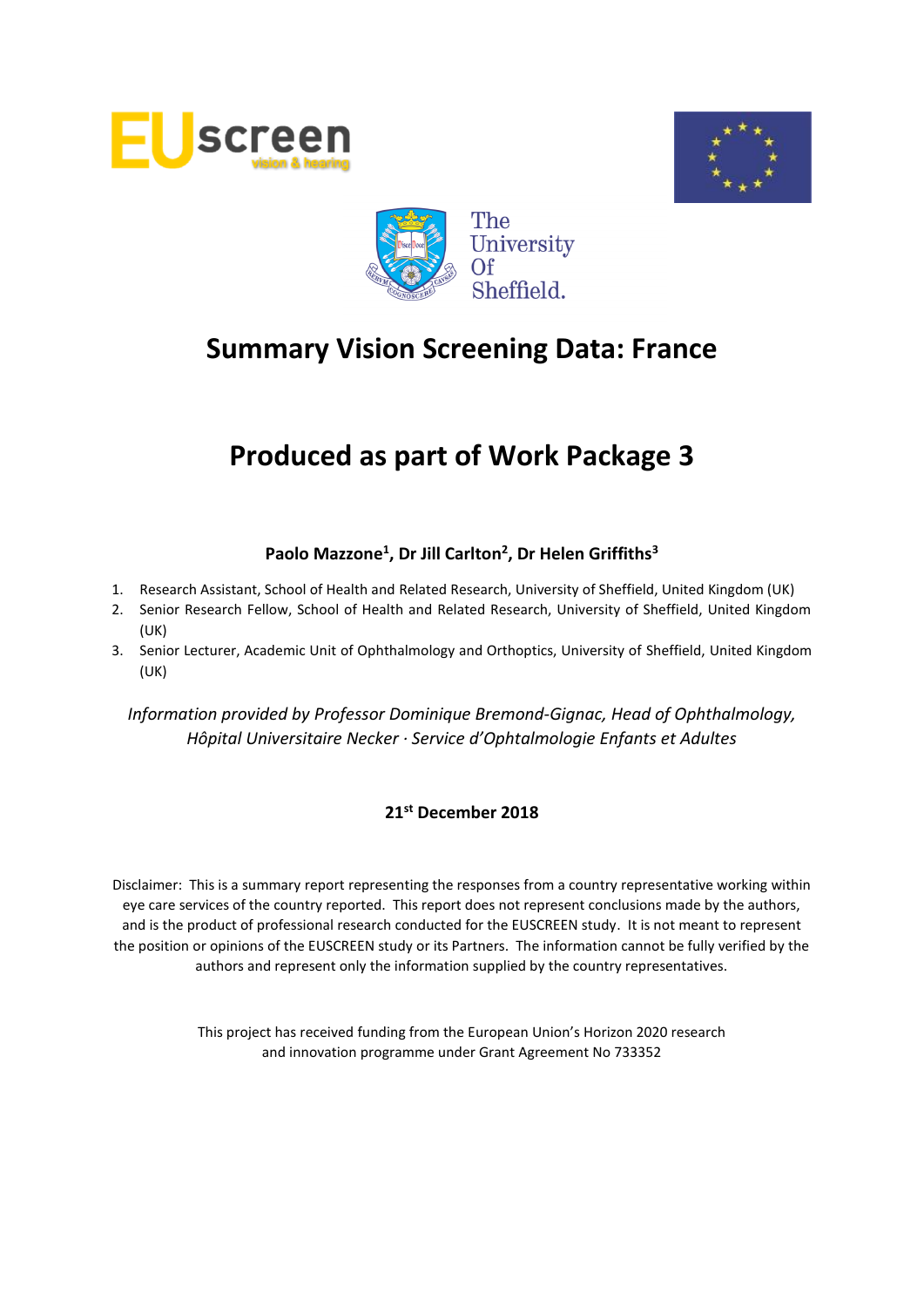



# **Contents**

| $\mathbf{1}$ |                  | iii<br><b>Glossary of Terms: Vision Screening</b> |    |  |  |  |  |
|--------------|------------------|---------------------------------------------------|----|--|--|--|--|
| 2            |                  | Abbreviations<br>vi                               |    |  |  |  |  |
| 3            |                  | Population and Healthcare Overview<br>1           |    |  |  |  |  |
| 4            |                  | Vision Screening Commissioning and Guidance       | 3  |  |  |  |  |
| 5            |                  | Screening programme                               | 4  |  |  |  |  |
|              | 5.1              | Vision screening - Preterm babies                 | 4  |  |  |  |  |
|              | 5.2              | Vision screening - Birth to 3 months              | 4  |  |  |  |  |
|              | 5.3              | Vision screening - 3 months to 36 months          | 4  |  |  |  |  |
|              | 5.4              | Vision screening - 36 months to 7 years           | 4  |  |  |  |  |
| 6            |                  | <b>Automated Screening</b>                        | 9  |  |  |  |  |
| 7            |                  | Provision for Visually Impaired<br>10             |    |  |  |  |  |
| 8            |                  | Knowledge of existing screening programme         | 11 |  |  |  |  |
|              | 8.1              | Prevalence/Diagnosis                              | 11 |  |  |  |  |
|              | 8.2              | Coverage                                          | 11 |  |  |  |  |
|              | 8.3              | Screening evaluation                              | 11 |  |  |  |  |
|              | 8.4              | <b>Treatment success</b>                          | 11 |  |  |  |  |
| 9            |                  | Costs of vision screening in children             | 12 |  |  |  |  |
|              | 9.1              | Cost of vision screening                          | 12 |  |  |  |  |
|              | 9.2              | Cost of treatment for amblyopia                   | 12 |  |  |  |  |
|              | 9.3              | Cost of Treatment for strabismus                  | 12 |  |  |  |  |
|              | 9.4              | Cost of treatment for cataract                    | 12 |  |  |  |  |
| 10           | References<br>13 |                                                   |    |  |  |  |  |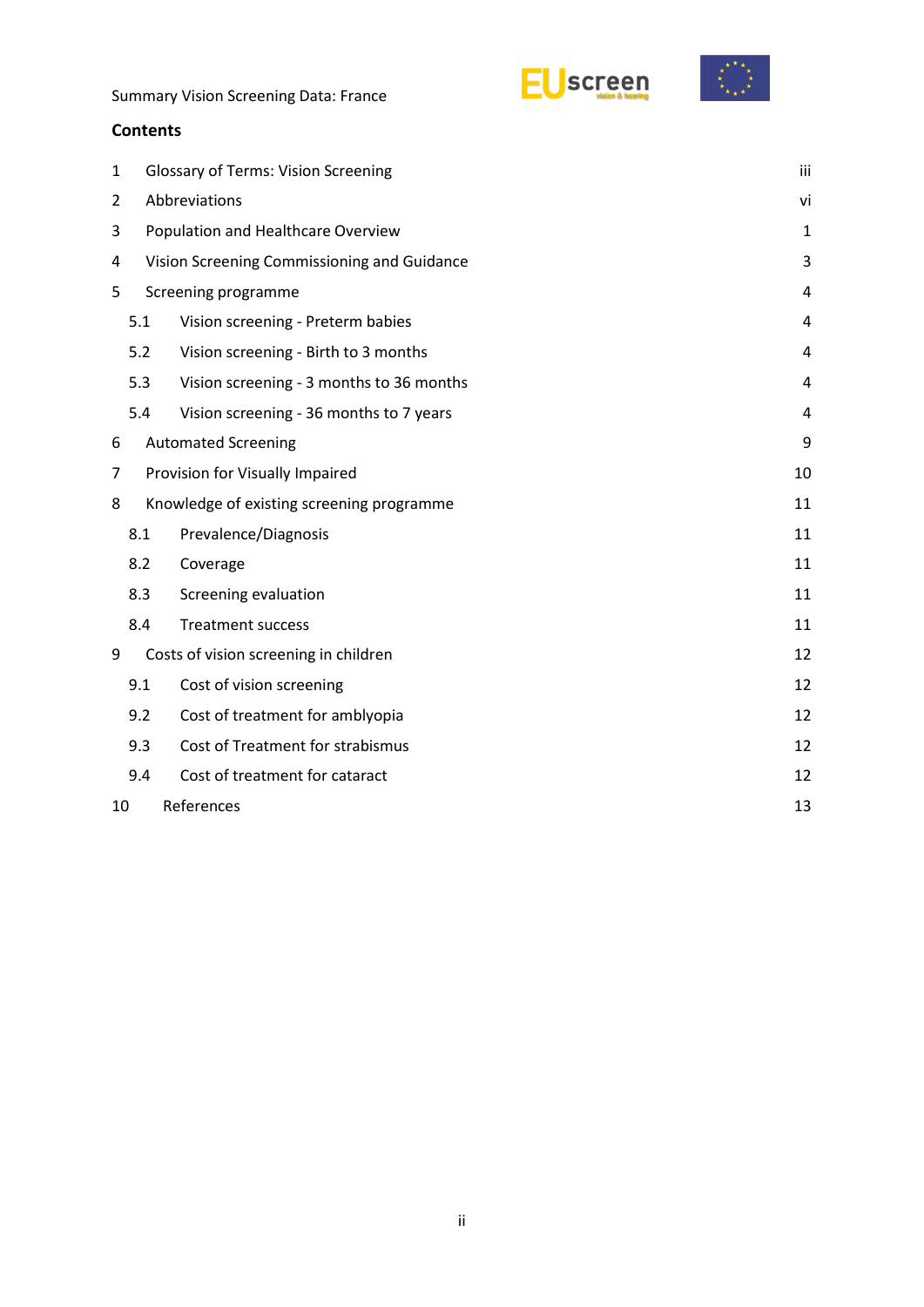





# <span id="page-2-0"></span>**1 Glossary of Terms: Vision Screening**

| <b>Abnormal test result</b> | A test result where a normal "pass" response could not be                                                                                                                                                  |  |  |  |  |
|-----------------------------|------------------------------------------------------------------------------------------------------------------------------------------------------------------------------------------------------------|--|--|--|--|
|                             | detected under good conditions. The result on screening                                                                                                                                                    |  |  |  |  |
|                             | equipment may indicate "no response," "fail," or "refer."                                                                                                                                                  |  |  |  |  |
| <b>Attendance rate</b>      | The proportion of all those invited for screening that are tested<br>and receive a result:                                                                                                                 |  |  |  |  |
|                             | Invited for screening includes all those that are offered<br>the screening test.                                                                                                                           |  |  |  |  |
|                             | Tested and receive a result could be a "pass" or "referral<br>to diagnostic assessment".                                                                                                                   |  |  |  |  |
|                             | Attendance rate provides information on the willingness of<br>families to participate in screening.                                                                                                        |  |  |  |  |
| <b>Compliance with</b>      | The percentage of those who are referred from screening to a                                                                                                                                               |  |  |  |  |
| referral (percentage)       | diagnostic assessment that actually attend the diagnostic<br>assessment.                                                                                                                                   |  |  |  |  |
|                             | Percentage of compliance provides information on the                                                                                                                                                       |  |  |  |  |
|                             | willingness of families to attend the diagnostic assessment after                                                                                                                                          |  |  |  |  |
|                             | referral from screening.                                                                                                                                                                                   |  |  |  |  |
|                             |                                                                                                                                                                                                            |  |  |  |  |
| Coverage                    | The proportion of those eligible for screening that are tested and<br>receive a result:                                                                                                                    |  |  |  |  |
|                             | Eligible for screening includes those within the population<br>that are covered under the screening or health care<br>programme.                                                                           |  |  |  |  |
|                             | Tested and receive a result could be a "pass" or "refer to<br>diagnostic assessment".                                                                                                                      |  |  |  |  |
|                             | Factors such as being offered screening, willingness to<br>participate, missed screening, ability to complete the screen, and<br>ability to document the screening results will influence the<br>coverage. |  |  |  |  |
| <b>False negatives</b>      | The percentage of children with a visual deficit (defined by the<br>target condition) that receive a result of "pass" during screening.                                                                    |  |  |  |  |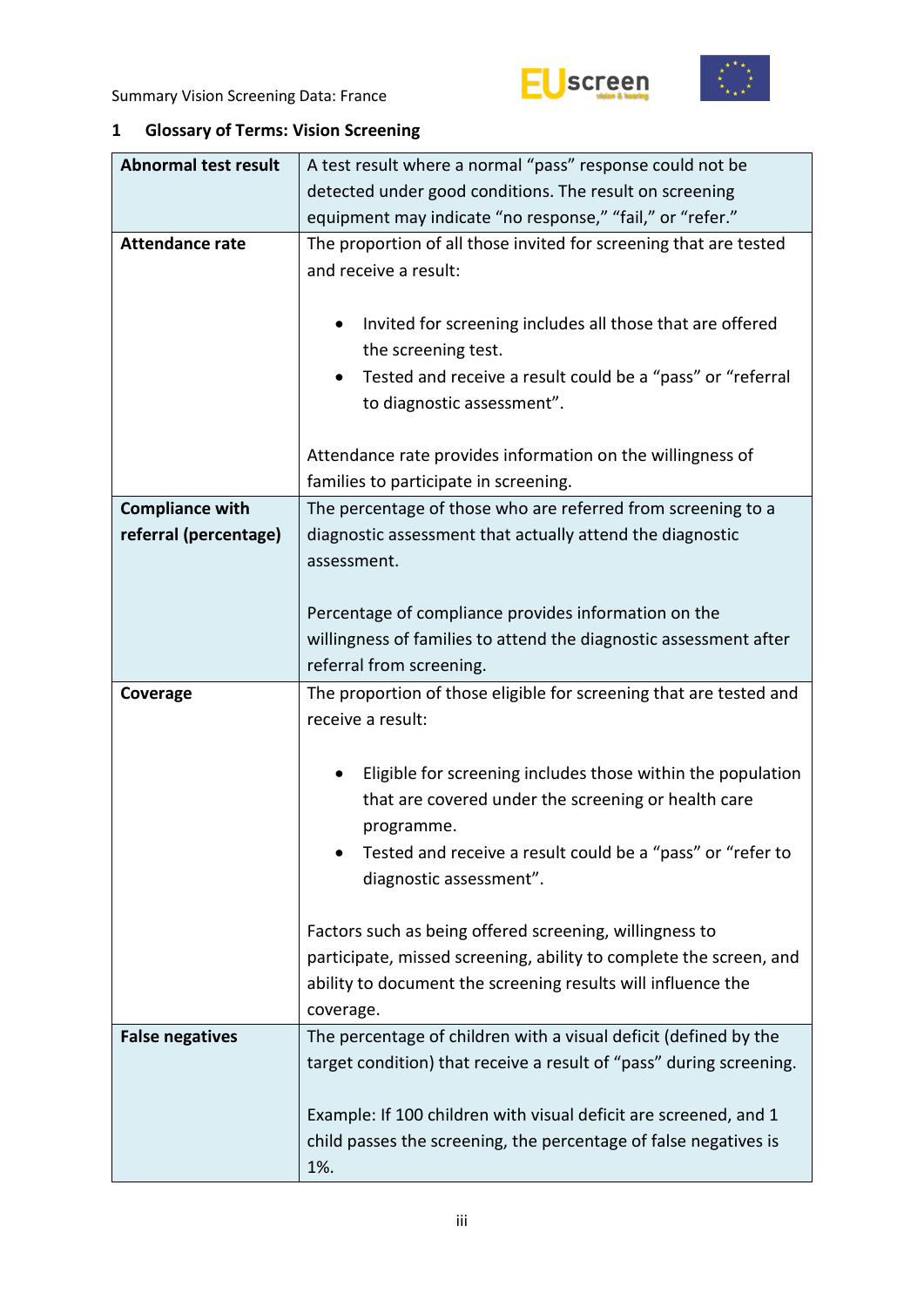



| <b>False positives</b>       | The percentage of children with normal vision that are referred         |
|------------------------------|-------------------------------------------------------------------------|
|                              | from screening to a diagnostic assessment.                              |
| <b>Guidelines</b>            | Recommendations or instructions provided by an authoritative            |
|                              | body on the practice of screening in the country or region.             |
| <b>Vision screening</b>      | A person qualified to perform vision screening, according to the        |
| professional                 | practice in the country or region.                                      |
| <b>Inconclusive test</b>     | A test result where a normal "pass" response could not be               |
| result                       | detected due to poor test conditions or poor cooperation of the         |
|                              | child.                                                                  |
| <b>Invited for screening</b> | Infants/children and their families who are offered screening.          |
| <b>Outcome of vision</b>     | An indication of the effectiveness or performance of screening,         |
| screening                    | such as a measurement of coverage rate, referral rate, number of        |
|                              | children detected, etc.                                                 |
| Untreated amblyopia          | Those children who have not received treatment for amblyopia            |
|                              | due to missed screening or missed follow-up appointment.                |
| Persistent amblyopia         | Amblyopia that is missed by screening, or present after the child       |
|                              | has received treatment.                                                 |
| <b>Positive predictive</b>   | The percentage of children referred from screening who have a           |
| value                        | confirmed vision loss.                                                  |
|                              |                                                                         |
|                              | For example, if 100 babies are referred from screening for              |
|                              | diagnostic assessment and 10 have normal vision and 90 have a           |
|                              | confirmed visual defect, the positive predictive value would be         |
|                              | 90%.                                                                    |
| <b>Prevalence</b>            | The percentage or number of individuals with a specific disease         |
|                              | or condition. Prevalence can either be expressed as a percentage        |
|                              | or as a number out of 1000 individuals within the same                  |
|                              | demographic.<br>An organised system for screening, which could be based |
| Programme                    | nationally, regionally or locally.                                      |
| Protocol                     | Documented procedure or sequence for screening, which could             |
|                              | include which tests are performed, when tests are performed,            |
|                              | procedures for passing and referring, and so forth.                     |
| <b>Quality assurance</b>     | A method for checking and ensuring that screening is functioning        |
|                              | adequately and meeting set goals and benchmarks.                        |
| Referral criteria            | A pre-determined cut-off boundary for when a child should be            |
|                              | re-tested or seen for a diagnostic assessment.                          |
| <b>Risk babies / Babies</b>  | All infants that are considered to be at-risk or have risk-factors      |
| at-risk                      | for vision defects/ophthalmic pathology according to the                |
|                              | screening programme.                                                    |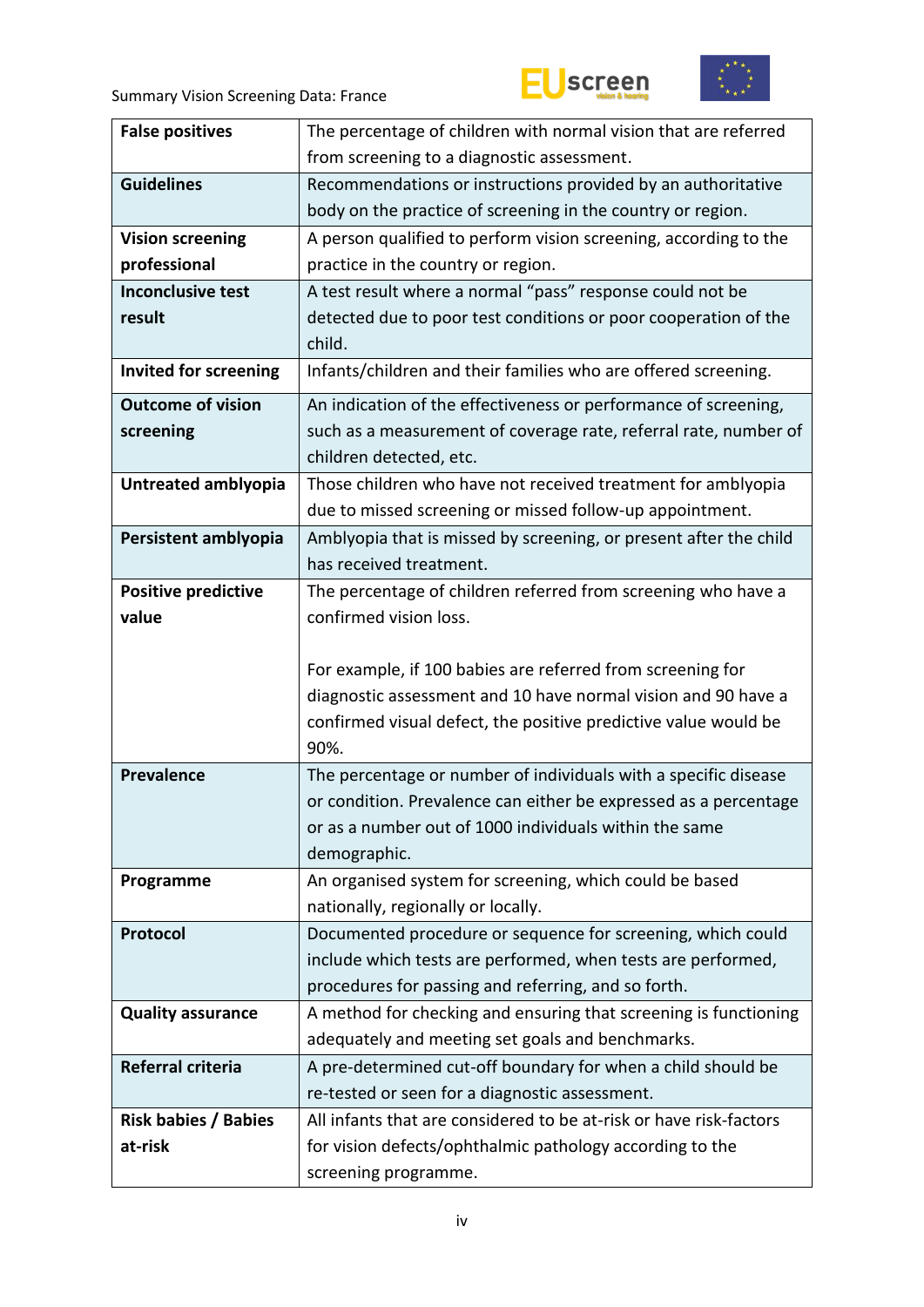



|                         | Two common risk factors are admission to the neonatal-intensive    |
|-------------------------|--------------------------------------------------------------------|
|                         | care unit (NICU) or born prematurely. However, other risk factors  |
|                         | for visual defects may also be indicated in the screening          |
|                         | programme.                                                         |
| Sensitivity             | The percentage of children with visual defects that are identified |
|                         | via the screening programme.                                       |
|                         |                                                                    |
|                         | For example, if 100 babies with visual defects are tested, and 98  |
|                         | of these babies are referred for diagnostic assessment and 2 pass  |
|                         | the screening, the sensitivity is 98%.                             |
| <b>Specificity</b>      | The percentage of children with normal vision that pass the        |
|                         | screening.                                                         |
|                         |                                                                    |
|                         | For example, if 100 babies with normal vision are tested, and 10   |
|                         | of these babies are referred for diagnostic assessment and 90      |
|                         | pass the screening, the specificity is 90%.                        |
| <b>Target condition</b> | The visual defect you are aiming to detect via the screening       |
|                         | programme.                                                         |
| Well, healthy babies    | Infants who are not admitted into the NICU or born prematurely     |
|                         | (born after a gestation period of less than 37 weeks).             |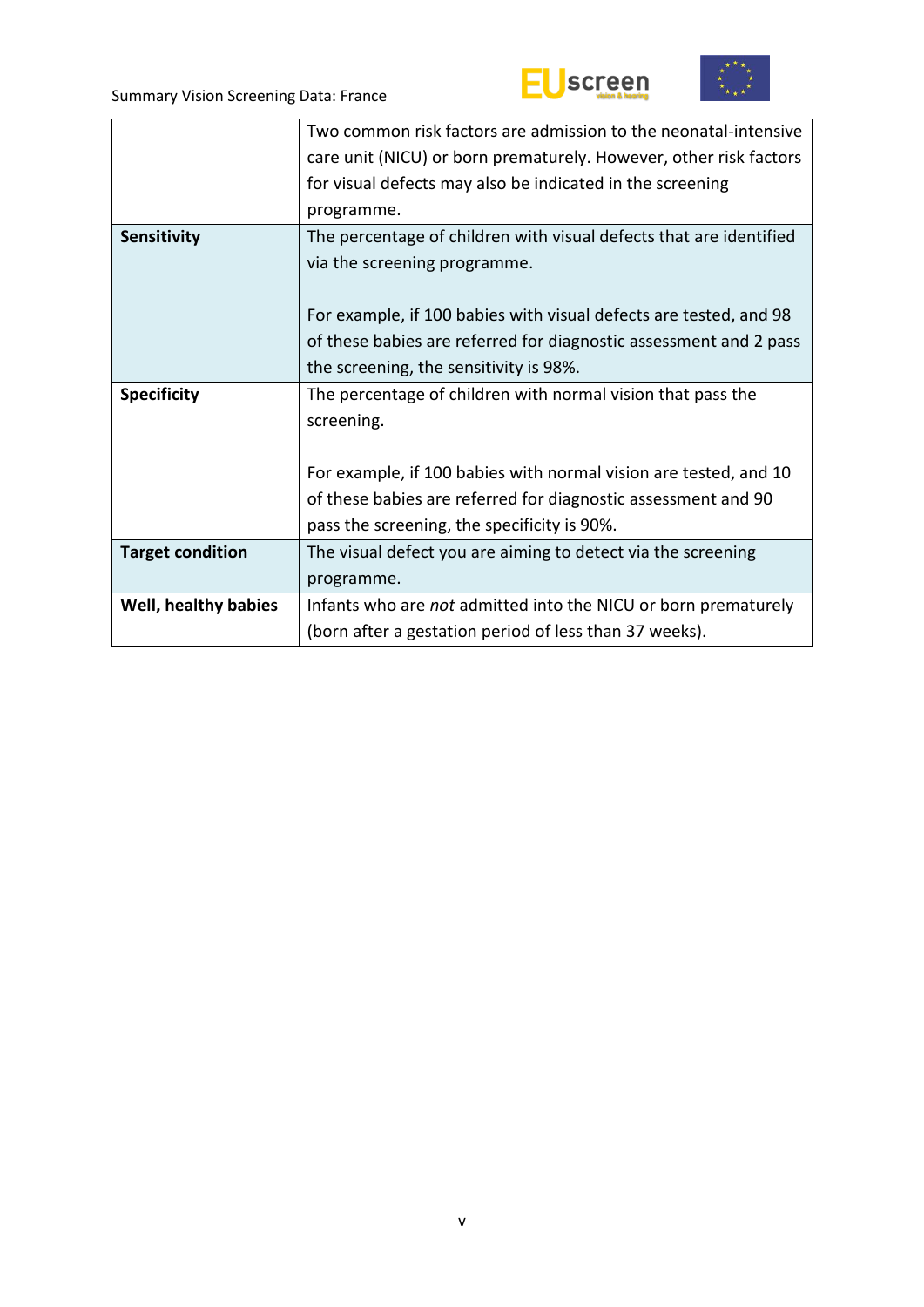



- <span id="page-5-0"></span>**2 Abbreviations ACT** Alternating Cover Test **AR** Autorefraction **AS** Automated Screening **CT** Cover Test **CV** Colour Vision **EI** Eye Inspection **EM** Eye Motility **Fix** Fixation **GDP** Gross Domestic Product **GP** General Practitioner **Hir** Hirschberg test **NICU** Neonatal-intensive care unit **PM** Pursuit Movements **PMI** Protection Maternelle et Infantile **PPP** Purchasing Power Parity **PR** Pupillary Reflexes **RE** Retinal Examination **ROP** Retinopathy of Prematurity **RR** Red Reflex Testing **SV** Stereopsis **VA** Visual Acuity
- **WHO** World Health Organisation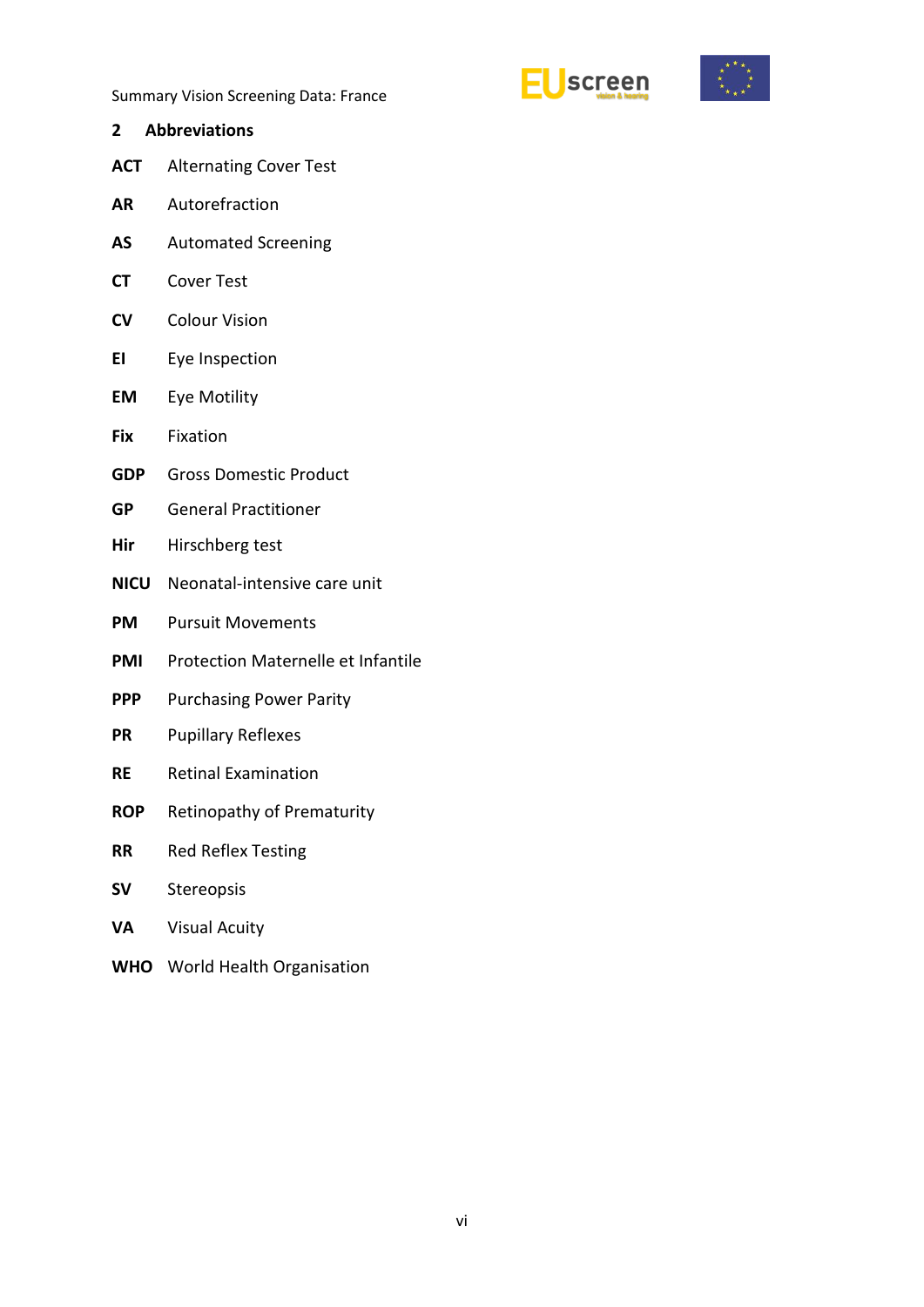



## <span id="page-6-0"></span>**3 Population and Healthcare Overview**

The population of France is 67,118,648 (World Bank, 2018a) and birth rate is estimated at 11.7 births/1,000 population in 2016 (World Bank, 2018b).The change in population and birth rate from 1960 to 2017 is shown in Figure 1, graphs A and B respectively.

France has a reported population density of 123 people per square kilometre in 2017 and this has risen from 87 people per square kilometre in 1961 (World Bank, 2018c). Infant mortality in 2017 is estimated at 3.5 deaths/1,000 live births in total (World Bank, 2018d).

The average life expectancy in France is estimated at 82.3 years (World Bank, 2018e), with a death rate 8.8 deaths/1,000 population in 2016 (World Bank, 2018f). France has a gross national income per capita (PPP int. \$, 2013) of \$37,000 (WHO, 2016). The estimated total expenditure on health per capita in 2014 was \$4,508 (Intl \$) and the total expenditure on health in 2014 as percentage of GDP was 11.5% (WHO, 2016).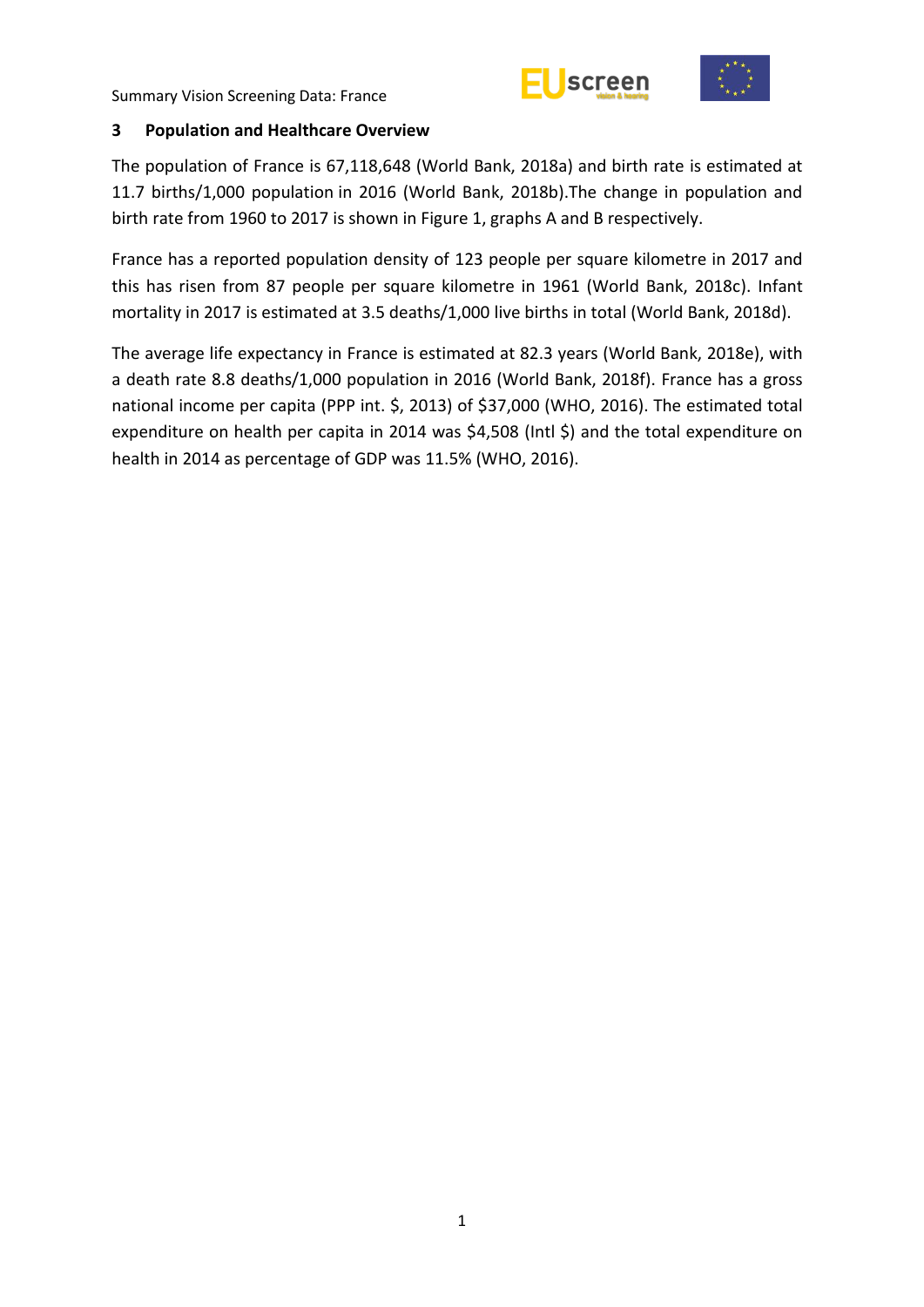

*Figure 1: Change in the Total Population and Birth Rate in France between 1960 and 2017*



*Source: Information sourced from World Bank (2018)*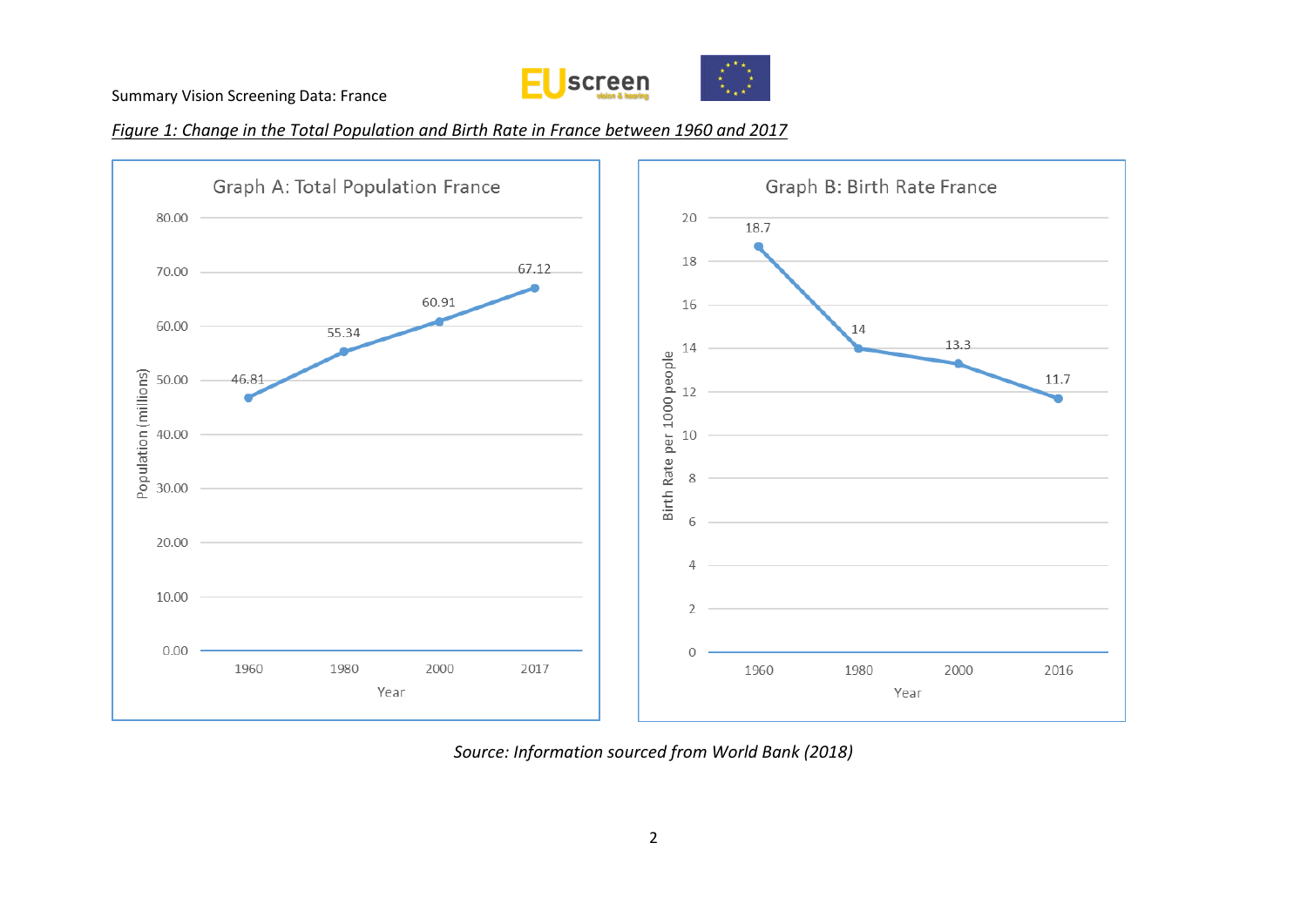



#### <span id="page-8-0"></span>**4 Vision Screening Commissioning and Guidance**

Vision screening is organised both nationally and regionally, with 4600 PMI (Protection Maternelle et Infantile (Maternal and child protection centres). The maternal and child protection centres (PMI) are public health services where parents can go during the pregnancy and until the child is 6 years of age, to receive advice and medical care. All regions provide vision screening and there are no differences in protocols between regions. The national general health screening guideline is used to inform vision screening in France.

Vision screening is funded by health insurance, the council, municipalities, the state, provinces and regions. There are no differences in funding methods between regions and all vision screening is embedded into a general preventative child health care screening programme.

The content of this vision screening programme is determined by the French Public Agency HAS and the French Health Ministry. It is not known exactly when the vision screening programme was initiated, but it has been implemented for a long time. It has been changed since its application. In 2006 the version of the health book (Carnet de Santé) provided more detail for vision screening. In April 2018, the latest version of the health book (Carnet de Santé), made some recommendations including: "Before three years, avoid putting your child in a room where the television is lit, even if he does not look at it " and "Do not give him a tablet or smartphone to calm him, during his meals, or before his sleep".

Vision screening is conducted by ophthalmologists, orthoptists, paediatricians, general physicians (GP) and nurses in hospitals, child health care centres, kindergarten, public places and schools. It is unknown how many vision screening professionals there are in France per million population. Nurses and opticians do not screen, but are general professionals that could screen with additional training. Currently, only orthoptists receive specific accredited training for vision screening. There is no other training for vision screening available.

There is no regularity regarding how often vision screening is reviewed, any revisions are decided upon by the French Public Agency HAS and the French Health Ministry. Funding for review comes from the French Public Agency HAS and free expert input. There are no methods for quality monitoring of vision screening imposed by the government, however, information is collected by the National Institute of Demographic Studies (Institut National d'Etudes Démographiques – INED). It is a French public institution specialised in demographic research and population studies. No vision screening research has been conducted in France and there has been no cost-effective analysis of the vision screening programme.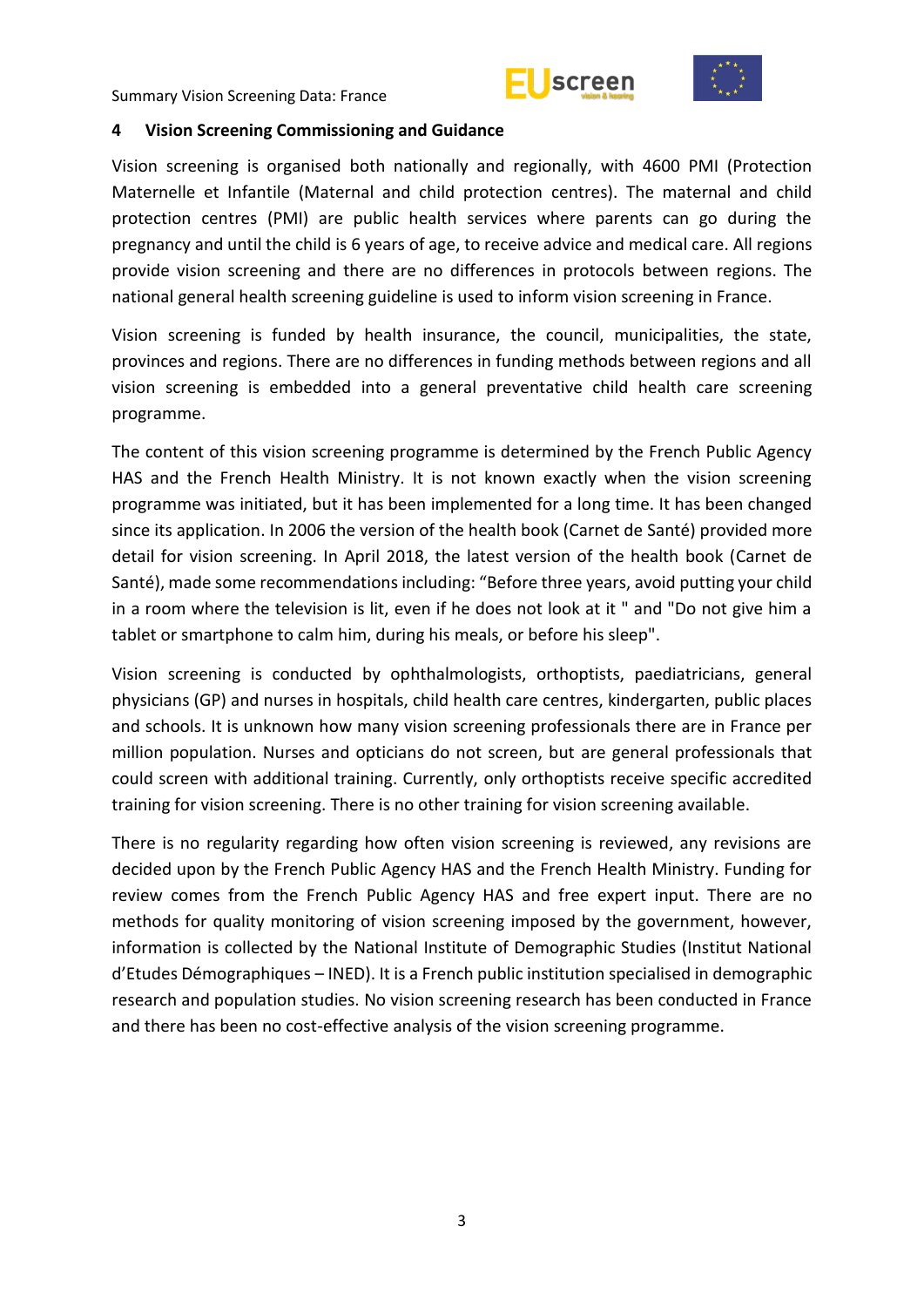



## <span id="page-9-0"></span>**5 Screening programme**

The target conditions screened for include any structural abnormality, pathology, strabismus, and reduced visual acuity. The health care professionals delivering vision screening, venue for screening and tests used vary depending on the age of the child as shown in Tables 1, 2 and 3 respectively. Specific details of the screening offered within each age group are described more fully in sections 5.1 to 5.4 below.

# <span id="page-9-1"></span>*5.1 Vision screening - Preterm babies*

Preterm babies up to the age of 3 months are screened by paediatricians, GPs, orthoptists or ophthalmologists in hospitals, private practice and PMI centres. This is completed using a battery of tests including eye inspection, fixation, red reflex testing, eye motility, Hirschberg test, retinal examination, pursuit movements and pupillary reflexes. It is unknown after how many abnormal or inconclusive test results a baby is referred for further examination.

# <span id="page-9-2"></span>*5.2 Vision screening - Birth to 3 months*

Well, healthy babies up to the age of 3 months are screened by paediatricians, ophthalmologists or orthoptists in hospitals, child health care centres and private clinics. This is completed by eye inspection, fixation, red reflex testing (ophthalmologist), eye motility, Hirschberg test, pursuit movements and pupillary reflexes. Tests are performed at birth and then again at 2 months. A child is referred after one abnormal result and screening is repeated at the next examination if the screening is inconclusive. The referral criteria for this age category is not defined as it is at the discretion of the examiner.

# <span id="page-9-3"></span>*5.3 Vision screening - 3 months to 36 months*

At age 3 to 36 months, vision screening is conducted by either a paediatrician, nurse, specialist, nurse, ophthalmologist, orthoptist or GP. This takes place in hospitals, PMI or private practices using eye inspection, fixation, red reflex testing, eye motility, Hirschberg test, pursuit movements, pupillary reflexes, cover test, alternating cover test, visual acuity (VA), stereopsis (Lang) and colour vision. Children are tested at 4 months, 9 months and 24 months.

A VA measurement is conducted by either a nurse, orthoptist, ophthalmologist, GP or paediatrician, for the first time at 24 months, using HOTV or Numbers. The specific charts used include Numbers, CADET Tests, or STYCAR. It is unknown after how many abnormal or inconclusive test results a child is referred for further examination. The referral criteria for this age category is not defined as this is at the discretion of the examiner, but this is usually in the event of any abnormality.

# <span id="page-9-4"></span>*5.4 Vision screening - 36 months to 7 years*

Children aged 36 months to 7 years are screened by either a paediatrician, nurse, specialist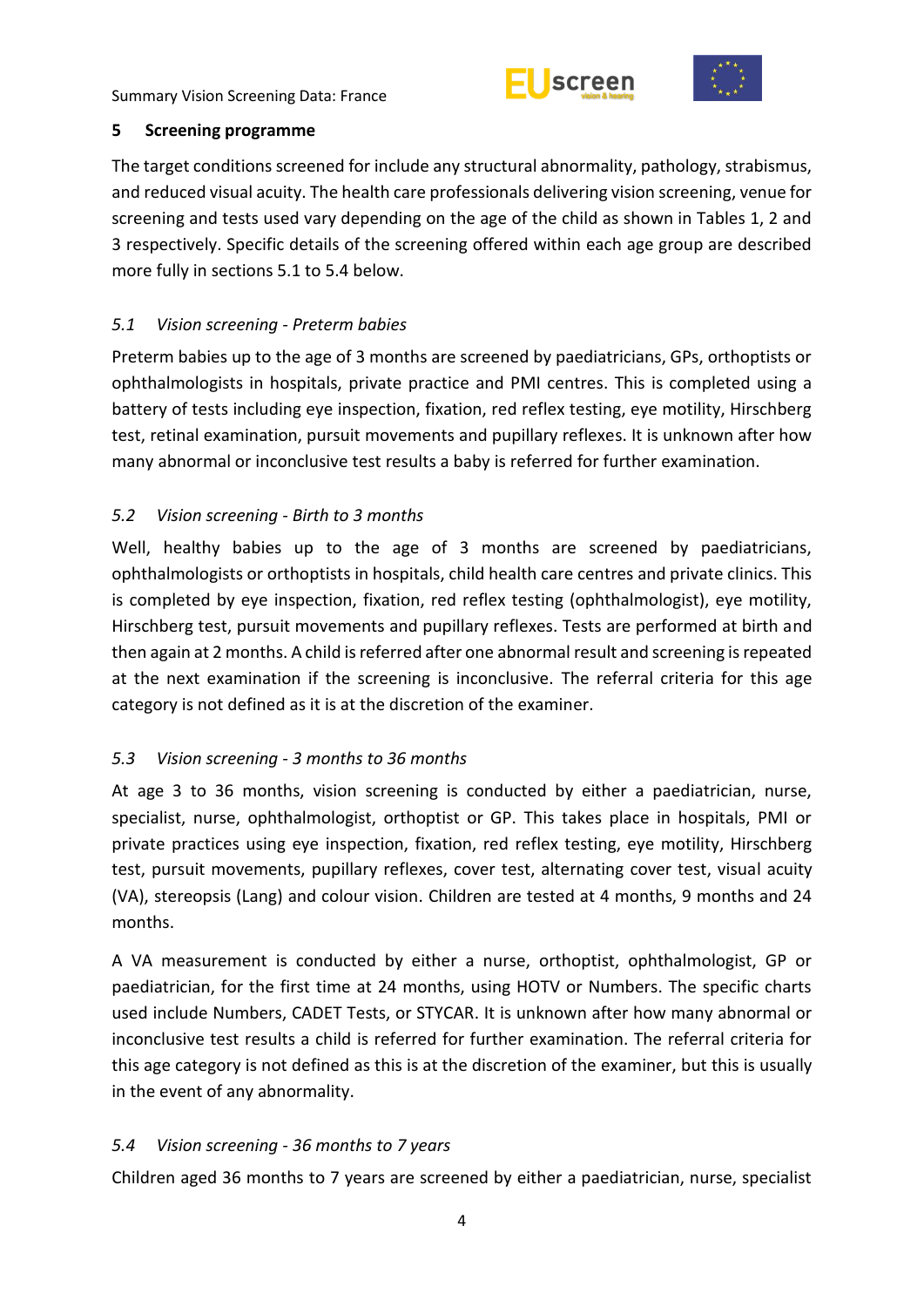



nurse, ophthalmologist, orthoptist, or a GP. This takes places at schools, hospitals, PMI and private practices using eye inspection, fixation, red reflex testing, eye motility, Hirschberg test, pursuit movements, pupillary reflexes, cover test, alternating cover test, VA measurement, stereopsis (Lang), colour vision and automated screening (PlusOptix, Spot Vision Screener, 2Win). A VA measurement is conducted by either a nurse, orthoptist, ophthalmologist, GP or paediatrician, for the second time at 3 years of age and then a third time at 4 years of age, using HOTV, or Numbers. The specific charts used include:

- Ophthalmologists: Monoyer Test, Numbers, E letters, Pigassou test, CADET Tests
- Orthoptists: Numbers, E letters, CADET Tests or STYCAR
- GPs: CADET Tests or STYCAR

It is unknown after how many abnormal or inconclusive test results a child is referred for further examination as this is at the discretion of the examiner.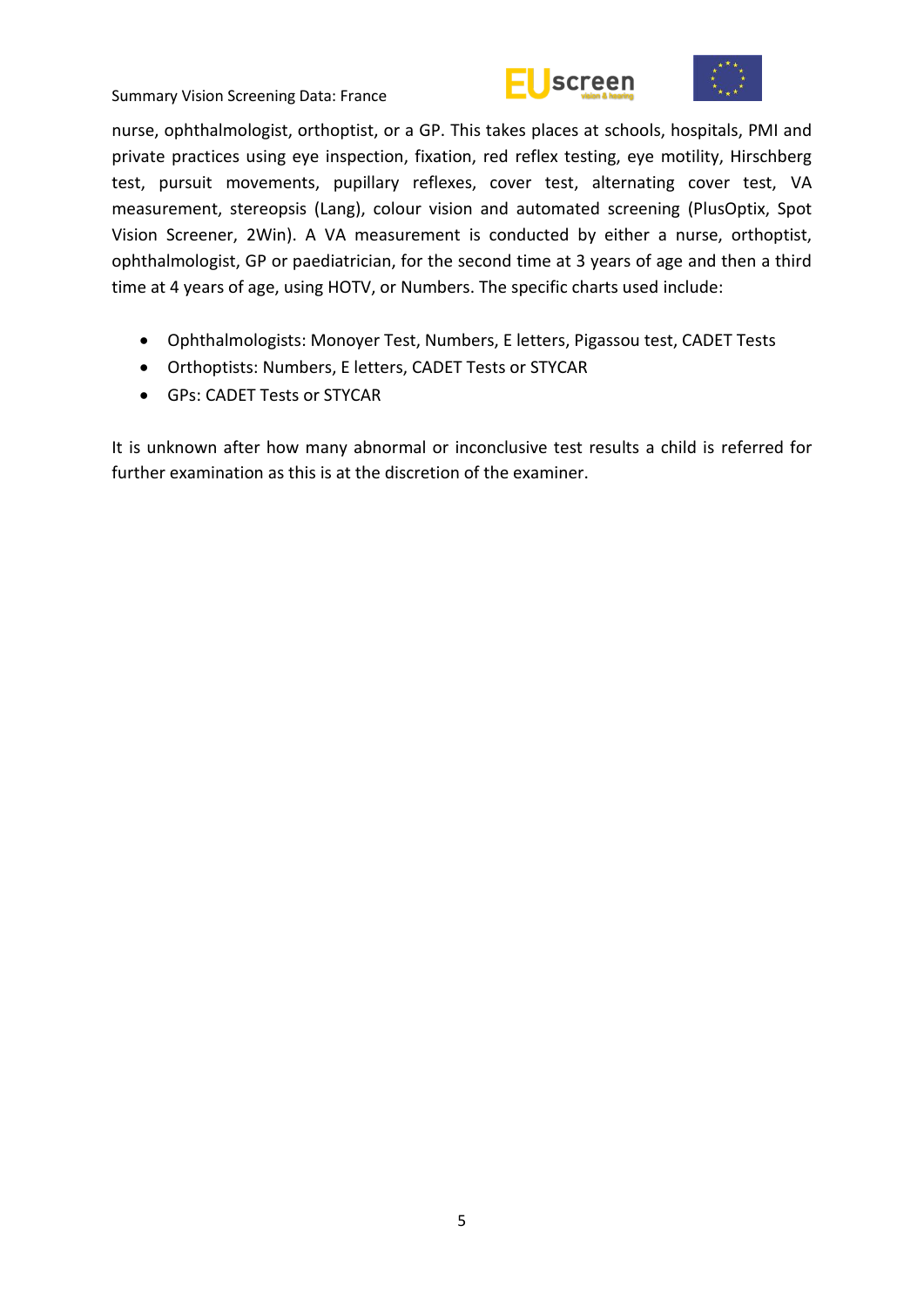

**Table 1:** Healthcare professionals who conduct vision screening in each age group

| Table 1        | Paediatrician | <b>Nurse</b>   | <b>Specialist nurse</b> | Ophthalmologist | Orthoptist   | <b>GP</b>      |
|----------------|---------------|----------------|-------------------------|-----------------|--------------|----------------|
| Preterm babies | $\checkmark$  | $\pmb{\times}$ | $\pmb{\times}$          | $\checkmark$    | $\checkmark$ | ✓              |
| 0 to 3 months  | $\checkmark$  | $\pmb{\times}$ | $\pmb{\times}$          | $\checkmark$    | $\checkmark$ | $\pmb{\times}$ |
| 3 to 36 months | $\checkmark$  | $\checkmark$   | $\checkmark$            | $\checkmark$    | $\checkmark$ | ✓              |
| 3 to 7 years   | $\checkmark$  | $\checkmark$   | $\checkmark$            | $\checkmark$    | $\checkmark$ | ✓              |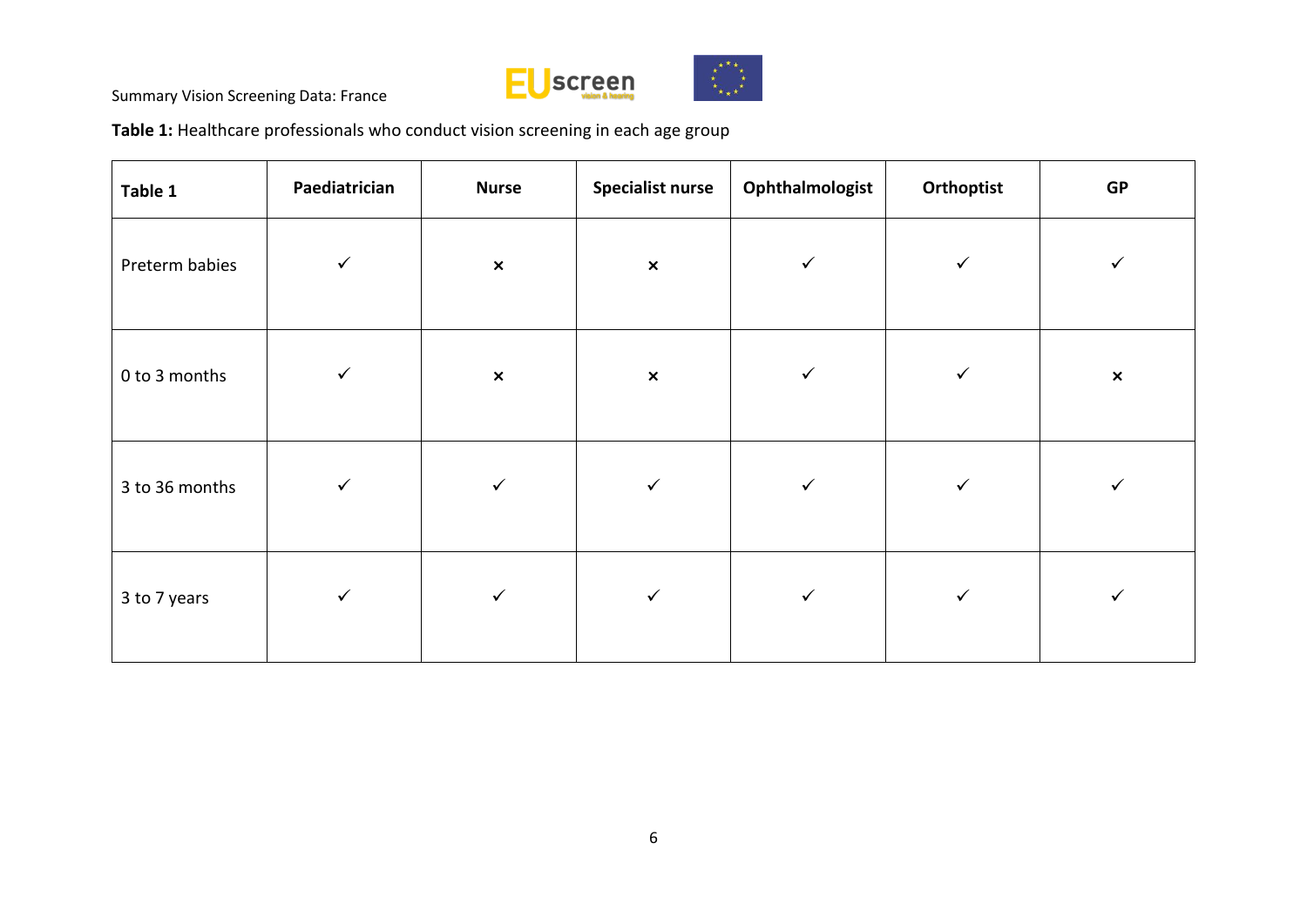



**Table 2:** Vision screening tests used in vision screening for each age group

| Table 2              | E1           | <b>Fix</b>   | RR           | EM           | Hir          | RE                        | <b>PM</b>    | <b>PR</b>    | $\mathsf{C}\mathsf{T}$    | <b>ACT</b>     | <b>VA</b>      | ${\sf SV}$                | ${\sf CV}$     | AS                        |
|----------------------|--------------|--------------|--------------|--------------|--------------|---------------------------|--------------|--------------|---------------------------|----------------|----------------|---------------------------|----------------|---------------------------|
| Preterm<br>babies    | $\checkmark$ | $\checkmark$ | $\checkmark$ | $\checkmark$ | $\checkmark$ | $\checkmark$              | $\checkmark$ | $\checkmark$ | $\boldsymbol{\mathsf{x}}$ | $\pmb{\times}$ | $\pmb{\times}$ | $\pmb{\times}$            | $\pmb{\times}$ | $\pmb{\times}$            |
| $0$ to $3$<br>months | $\checkmark$ | $\checkmark$ | $\checkmark$ | $\checkmark$ | $\checkmark$ | $\boldsymbol{\mathsf{x}}$ | $\checkmark$ | $\checkmark$ | $\boldsymbol{\mathsf{x}}$ | $\pmb{\times}$ | $\pmb{\times}$ | $\boldsymbol{\mathsf{x}}$ | $\pmb{\times}$ | $\boldsymbol{\mathsf{x}}$ |
| 3 to 36<br>months    | $\checkmark$ | $\checkmark$ | $\checkmark$ | $\checkmark$ | $\checkmark$ | $\pmb{\times}$            | $\checkmark$ | $\checkmark$ | $\checkmark$              | $\checkmark$   | $\checkmark$   | $\checkmark$              | $\checkmark$   | $\pmb{\times}$            |
| 3 to 7 years         | $\checkmark$ | $\checkmark$ | $\checkmark$ | $\checkmark$ | $\checkmark$ | $\mathsf{x}$              | $\checkmark$ | $\checkmark$ | $\checkmark$              | $\checkmark$   | $\checkmark$   | $\checkmark$              | $\checkmark$   | $\checkmark$              |

*Key: EI: Eye Inspection; Fix: Fixation; RR: Red Reflex Testing; EM: Eye Motility; Hir: Hirschberg; RE: Retinal Examination; PM: Pursuit Movements; PR: Pupillary Reflexes; CT: Cover Test; ACT: Alternating Cover Test; VA: Visual Acuity; SV: Stereopsis; CV: Colour Vision; AS: Automated Screening*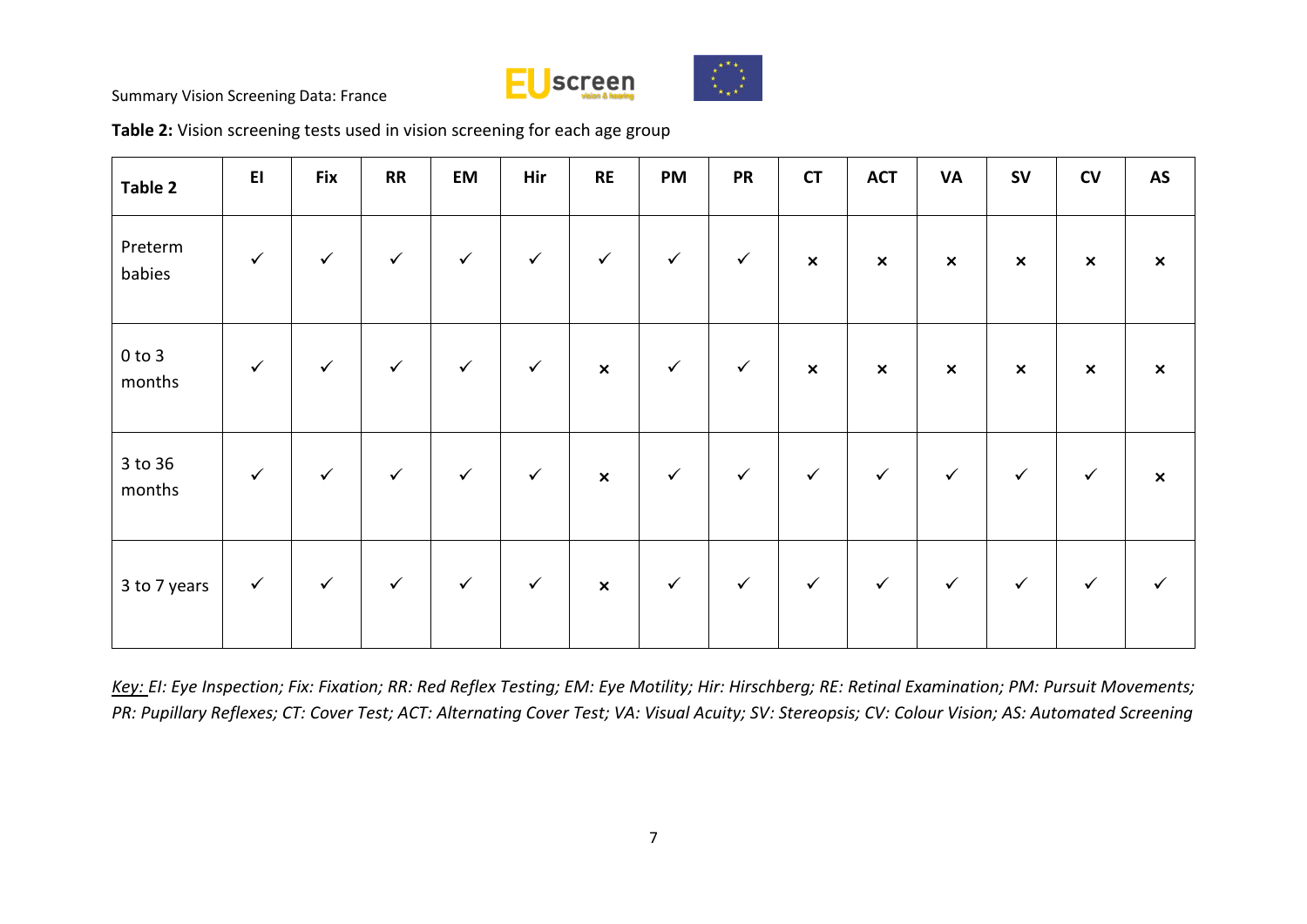

**Table 3:** Location of vision screening for each age group

| Table 3        | <b>Child Health Care</b><br>Centre | Hospital     |              | <b>PMI</b>     | School         |  |
|----------------|------------------------------------|--------------|--------------|----------------|----------------|--|
| Preterm babies | $\pmb{\times}$                     | $\checkmark$ | $\checkmark$ | $\checkmark$   | $\pmb{\times}$ |  |
| 0 to 3 months  | $\checkmark$                       | $\checkmark$ | $\checkmark$ | $\pmb{\times}$ | $\pmb{\times}$ |  |
| 3 to 36 months | $\pmb{\times}$                     | $\checkmark$ | $\checkmark$ | $\checkmark$   | $\pmb{\times}$ |  |
| 3 to 7 years   | $\pmb{\times}$                     | $\checkmark$ | $\checkmark$ | $\checkmark$   | ✓              |  |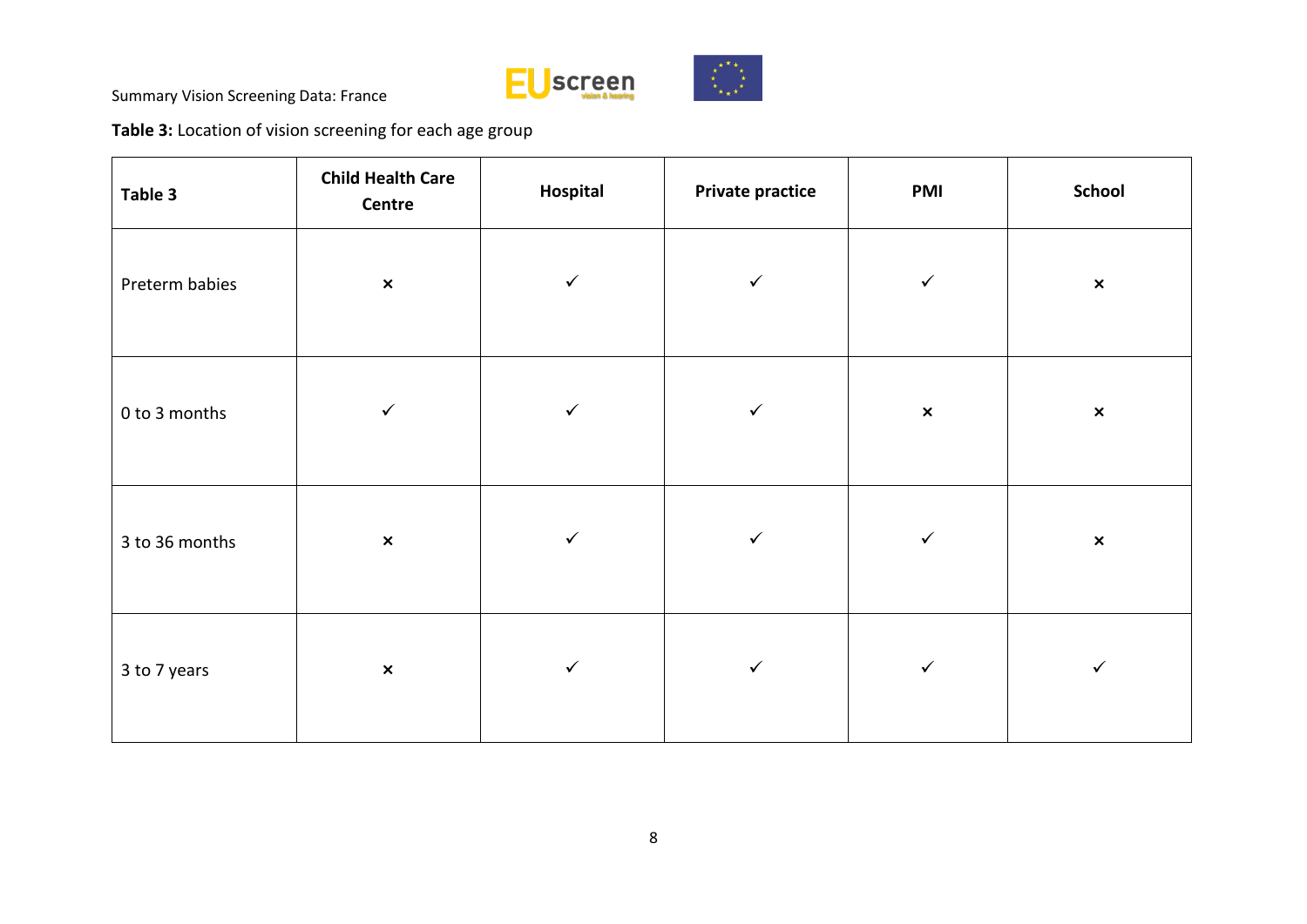



#### <span id="page-14-0"></span>**6 Automated Screening**

Automated vision screening is achieved using handheld, portable devices designed to detect presence of refractive error from 6 months of age. It provides objective results and is used to detect amblyopic risk factors. This differs from other methods used to screen children for amblyopia which focus on detection of the actual condition and the resulting visual loss.

In France, automated screening devices are used from the age of 36 months. The referral criteria are not known. Specifically, PlusOptix, Spot Vision Screener and 2Win are devices utilised by orthoptists in schools or in private practice as part of vision screening. These devices cost approximately 6000-8000 Euros, with no maintenance costs during an initial 2 year warranty period. Institutions replace the devices every 5-10 years. The devices have similar duration of functioning.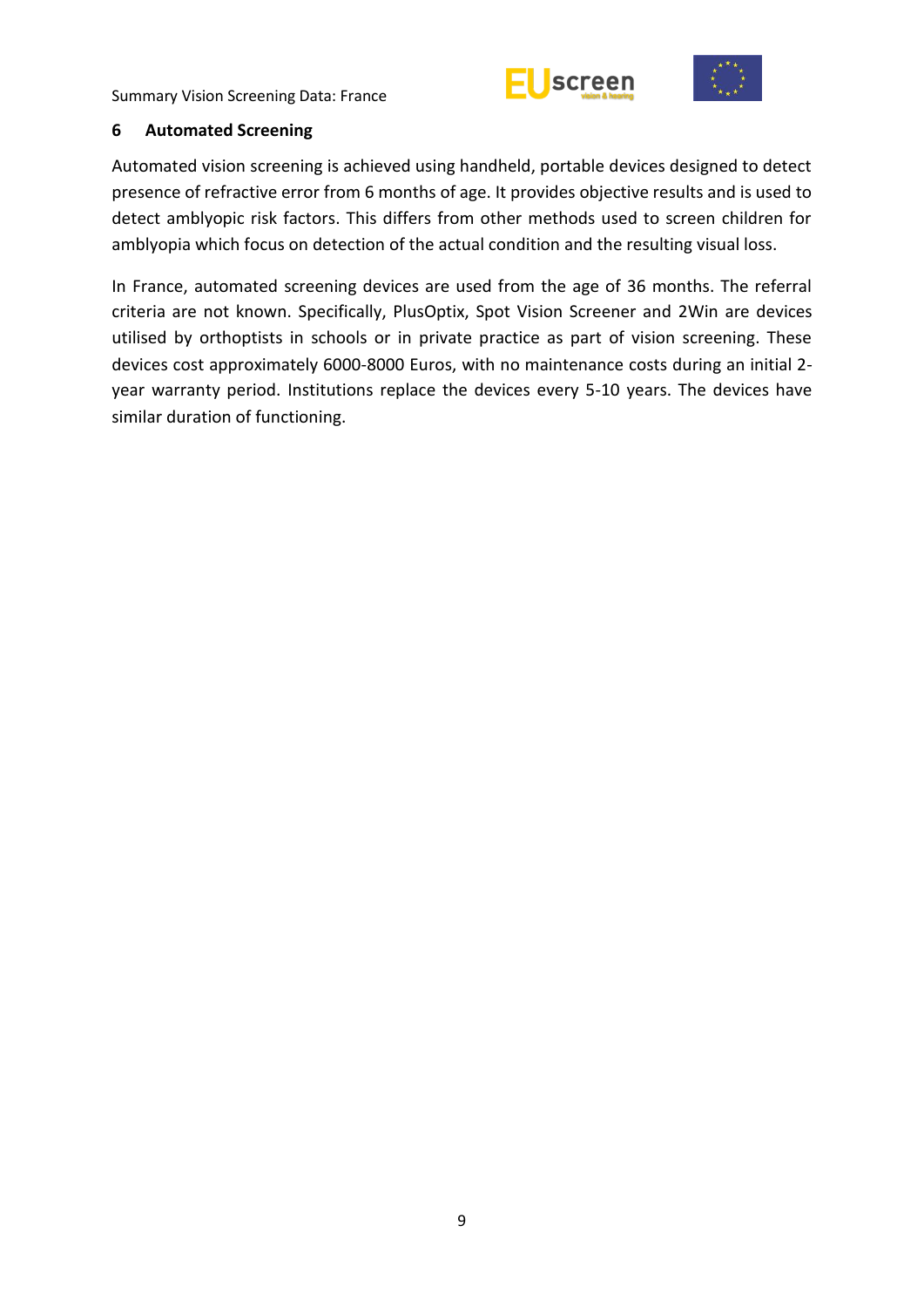



# <span id="page-15-0"></span>**7 Provision for Visually Impaired**

In France, there are approximately 300 schools for the blind or severely visually impaired. The costs per child for these schools is unknown and whilst there is support for visually impaired children who attend mainstream primary school, it is unknown what this support is.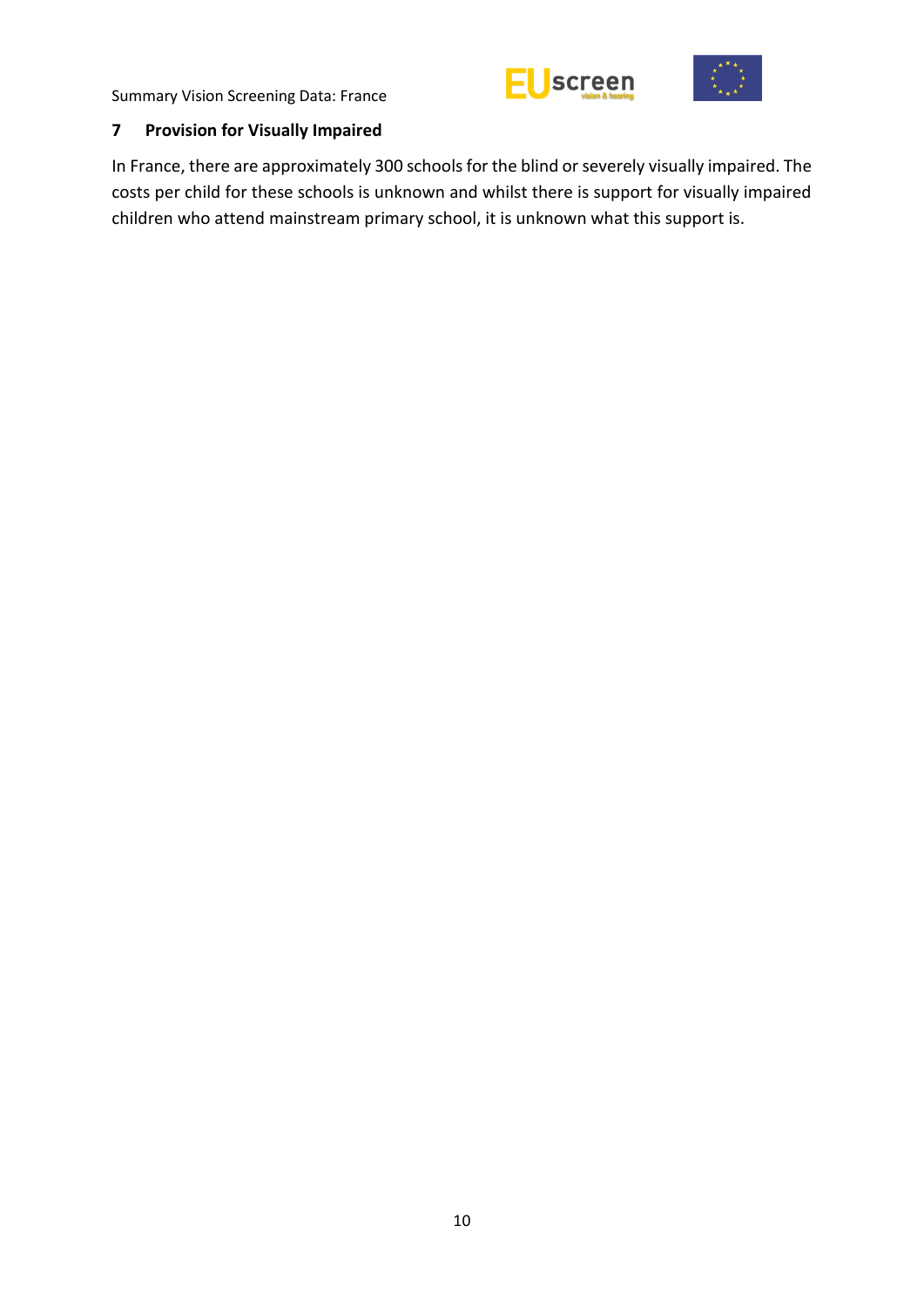



## <span id="page-16-0"></span>**8 Knowledge of existing screening programme**

## <span id="page-16-1"></span>*8.1 Prevalence/Diagnosis*

In France, the prevalence of treated or untreated amblyopia at age 7 is estimated at 5%, with a prevalence of persistent amblyopia at age 7 of less than 1%. The prevalence of strabismus at age 7 is estimated at 5%. The data available about the incidence of the four types of amblyopia (refractive, strabismic, combined-mechanism and deprivation) are not available.

# <span id="page-16-2"></span>*8.2 Coverage*

All children are invited for vision screening, the timelines of which are detailed in the Carnet de Santé. The use of this is reserved for health professionals and its consultation is subject to parental consent. This document contains the medical information needed to monitor the health of the child up to the age of 18 years. The method of invitation is not clear. The coverage and attendance of vision screening before the age of 7 years is unknown, as is the coverage and attendance of VA measurements as part of vision screening, before the age of 7 years. The compliance to referral after an abnormal screening result is estimated at 90%. There is no registration or documentation of noncompliance with referral after an abnormal screening result.

## <span id="page-16-3"></span>*8.3 Screening evaluation*

The percentage of false negatives and false positives for vision screening is not known. The positive predictive value of a refer result after vision screening is also not known. The sensitivity and specificity of vision screening is also not known.

# <span id="page-16-4"></span>*8.4 Treatment success*

In France, there are  $1/2000$  cases of congenital cataract per year  $-$  it is not clear how many are treated. Subsequent to screening, 2% of infants are treated for strabismus before the age of 7 years and this number rises to 5% for children treated for strabismus overall (including those who miss screening) before the age of 7 years. After being screened, 1% of children are treated for amblyopia and overall, 3-5% of all children (including those who miss screening) are treated for amblyopia before the age of 7 years.

In France, only ophthalmologists prescribe glasses for children aged less than 7 years, after referral from screening. In addition to this, patching, penalisation with glasses, atropine and cataract surgery are also treatment options practiced after an abnormal screening test result where appropriate. All eligible children with vision disorders are offered treatment.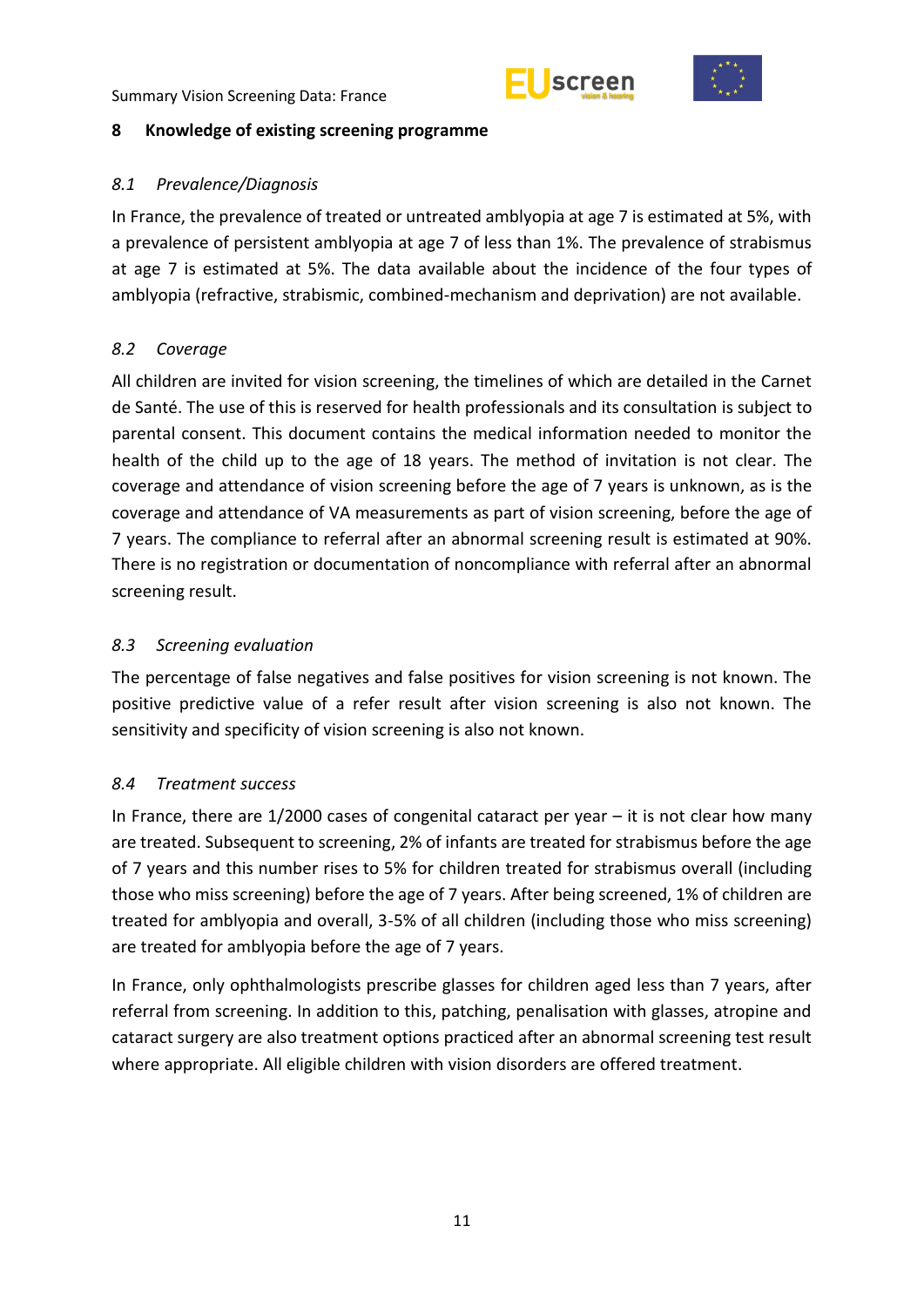



## <span id="page-17-0"></span>**9 Costs of vision screening in children**

## <span id="page-17-1"></span>*9.1 Cost of vision screening*

In France, vision screening is free for parents, there is no financial reward for attending vision screening and there is no penalty for not attending. However, vision screening is mandatory. The salary costs for vision screening professionals, per year, are not known. The estimated salary cost per hour is 20 Euros. The costs of training the general preventative child health care screening professionals, between leaving secondary education and qualification are not known. The total screening costs per year for vision screening is estimated at 700 million Euros, but it is not known what the total costs per child per year are for vision screening in France.

# <span id="page-17-2"></span>*9.2 Cost of treatment for amblyopia*

The estimated costs of treating typical patients with refractive amblyopia and strabismic amblyopia are not known.

# <span id="page-17-3"></span>*9.3 Cost of Treatment for strabismus*

The estimated costs of strabismus surgery are not known.

# <span id="page-17-4"></span>*9.4 Cost of treatment for cataract*

The estimated costs for congenital cataract surgery, including follow up of derivation amblyopia are not known.